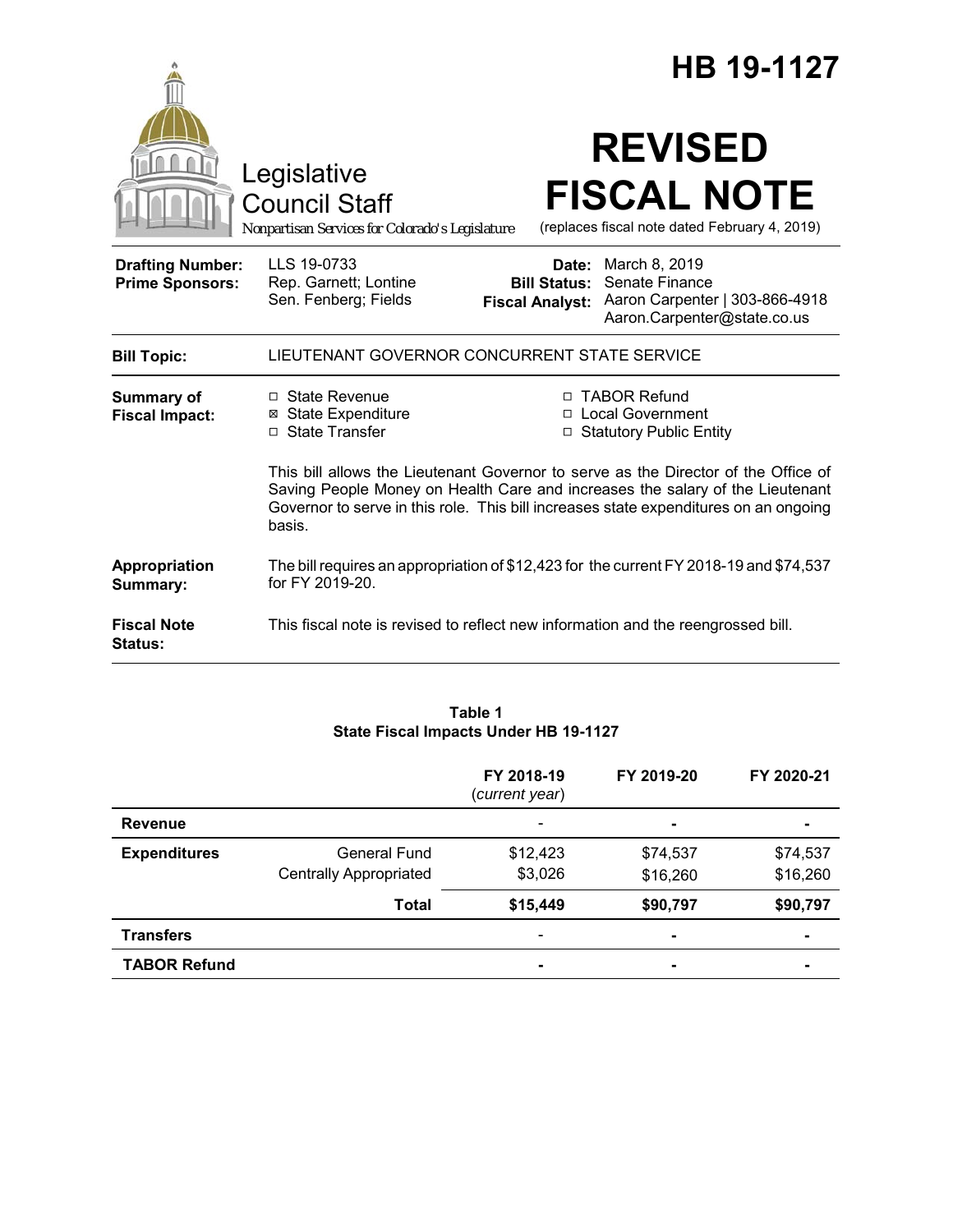March 8, 2019

## **Summary of Legislation**

This bill allows the Lieutenant Governor to serve as the Director of the Office of Saving People Money on Health Care, while also serving as Lieutenant Governor. When serving as both the Lieutenant Governor and the director, he or she is to be paid a salary commensurate with the salary paid for the director position.

## **Background**

On January 23, 2019, Governor Polis signed Executive Order B 2019-003, which created the Office of Saving People Money on Health Care in the Governor's Office. The executive order also placed the Lieutenant Governor as the director of the office. Under current law, the Lieutenant Governor receives a salary of \$93,360. If a Lieutenant Governor is also serving as the head of a principal department, he or she may be paid a salary commensurate with the salary paid for that position.

## **State Expenditures**

Expenditures in the Governor's Office will increase by \$15,449 in the current FY 2018-19 and by \$90,767 in FY 2019-20 and future years to raise the salary for the Lieutenant Governor to serve as the Director of the Office of Saving People Money on Health Care. Expenditures include the increase in salary and benefit costs. The salary increase in the current FY 2018-19 is prorated for an assumed effective date of April 1 and the General Fund paydate shift. Expenditures are shown in Table 2 below.

|                               |                   | FY 2018-19<br>(current year) | FY 2019-20 | FY 2020-21 |
|-------------------------------|-------------------|------------------------------|------------|------------|
| <b>Governor's Office</b>      |                   |                              |            |            |
| <b>Personal Services</b>      |                   | \$12,423                     | \$74,537   | \$74,537   |
| Centrally Appropriated Costs* |                   | \$3,026                      | \$16,260   | \$16,260   |
|                               | <b>Total Cost</b> | \$15,449                     | \$90,797   | \$90,797   |

#### **Table 2 Expenditures Under HB 19-1127**

 *\* Centrally appropriated costs are not included in the bill's appropriation.*

**Centrally appropriated costs.** Pursuant to a Joint Budget Committee policy, certain costs associated with this bill are addressed through the annual budget process and centrally appropriated in the Long Bill or supplemental appropriations bills, rather than in this bill. These costs, which include employee insurance and supplemental employee retirement payments, are estimated to be \$3,026 in the current FY 2018-19 and \$16,260 in FY 2019-20 and FY 2020-21.

## **Effective Date**

The bill takes effect upon signature of the Governor, or upon becoming law without his signature.